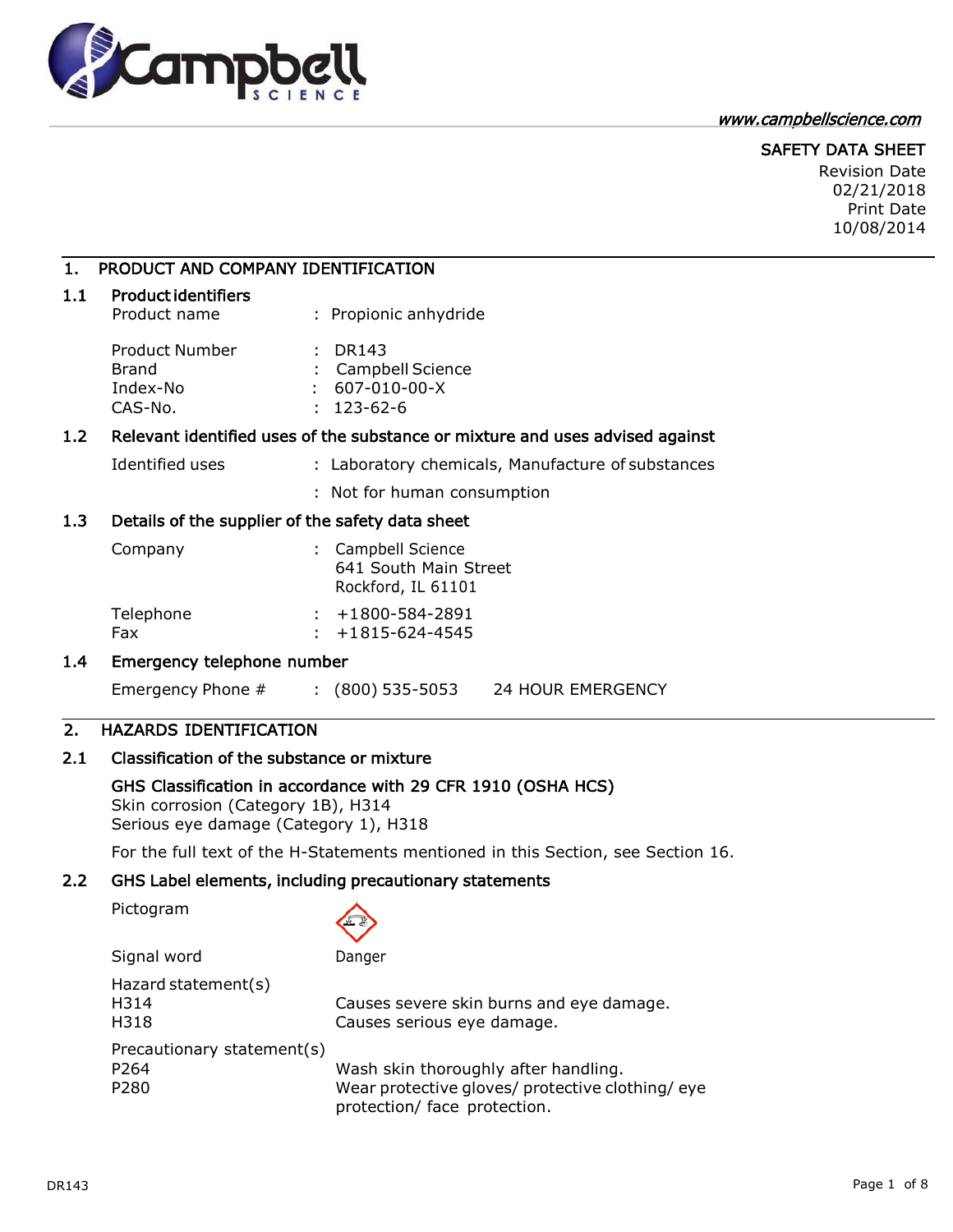| $P301 + P330 + P331$ | IF SWALLOWED: Rinse mouth. Do NOT induce vomiting.                                                                                  |
|----------------------|-------------------------------------------------------------------------------------------------------------------------------------|
| $P303 + P361 + P353$ | IF ON SKIN (or hair): Remove/ Take off immediately all contaminated<br>clothing. Rinse skin with water/ shower.                     |
| $P304 + P340$        | IF INHALED: Move victim to fresh air and keep at rest in a position<br>comfortable for breathing.                                   |
| $P305 + P351 + P338$ | IF IN EYES: Rinse cautiously with water for several minutes. Remove<br>contact lenses, if present and easy to do. Continue rinsing. |
| P310                 | Immediately call a POISON CENTER or doctor/ physician.                                                                              |
| P321                 | Specific treatment (see supplemental first aid instructions on this label).                                                         |
| P363                 | Wash contaminated clothing before reuse.                                                                                            |
| $P370 + P378$        | In case of fire: Use dry sand, dry chemical or alcohol-resistant foam for<br>extinction.                                            |
| $P403 + P235$        | Store in a well-ventilated place. Keep cool.                                                                                        |
| P405                 | Store locked up.                                                                                                                    |
| P501                 | Dispose of contents/ container to an approved waste disposal plant.                                                                 |

### 2.3 Hazards not otherwise classified (HNOC) or not covered by GHS - none

# 3. COMPOSITION/INFORMATION ON INGREDIENTS

### 3.1 Substances

| Synonyms             |   | Propionic anhydride                             |                |               |
|----------------------|---|-------------------------------------------------|----------------|---------------|
|                      |   | <b>PPA</b>                                      |                |               |
|                      |   |                                                 |                |               |
| Formula              |   | : C <sub>6</sub> H <sub>10</sub> O <sub>3</sub> |                |               |
| Molecular Weight     | ٠ | 130.14 g/mol                                    |                |               |
| CAS-No.              | ٠ | $123 - 62 - 6$                                  |                |               |
| EC-No.               |   | 204-638-2                                       |                |               |
| Index-No.            |   | 607-010-00-X                                    |                |               |
| Hazardous Components |   |                                                 |                |               |
| Component            |   |                                                 | Classification | Concentration |
| Propionic anhydride  |   |                                                 |                |               |

For the full text of the H-Statements mentioned in this Section, see Section 16.

# 4. FIRST AID MEASURES

# 4.1 Description of first aid measures

### General advice

Consult a physician. Show this safety data sheet to the doctor in attendance. Move out of dangerous area.

H227 H314

Skin Corr. 1B; Eye Dam. 1;

-

### If inhaled

If breathed in, move person into fresh air. If not breathing, give artificial respiration. Consult a physician.

### In case of skin contact

Take off contaminated clothing and shoes immediately. Wash off with soap and plenty of water.

### In case of eye contact

Rinse thoroughly with plenty of water for at least 15 minutes and consult a physician. Continue rinsing eyes during transport to hospital.

# If swallowed

Do NOT induce vomiting. Never give anything by mouth to an unconscious person. Rinse mouth with water. Consult a physician.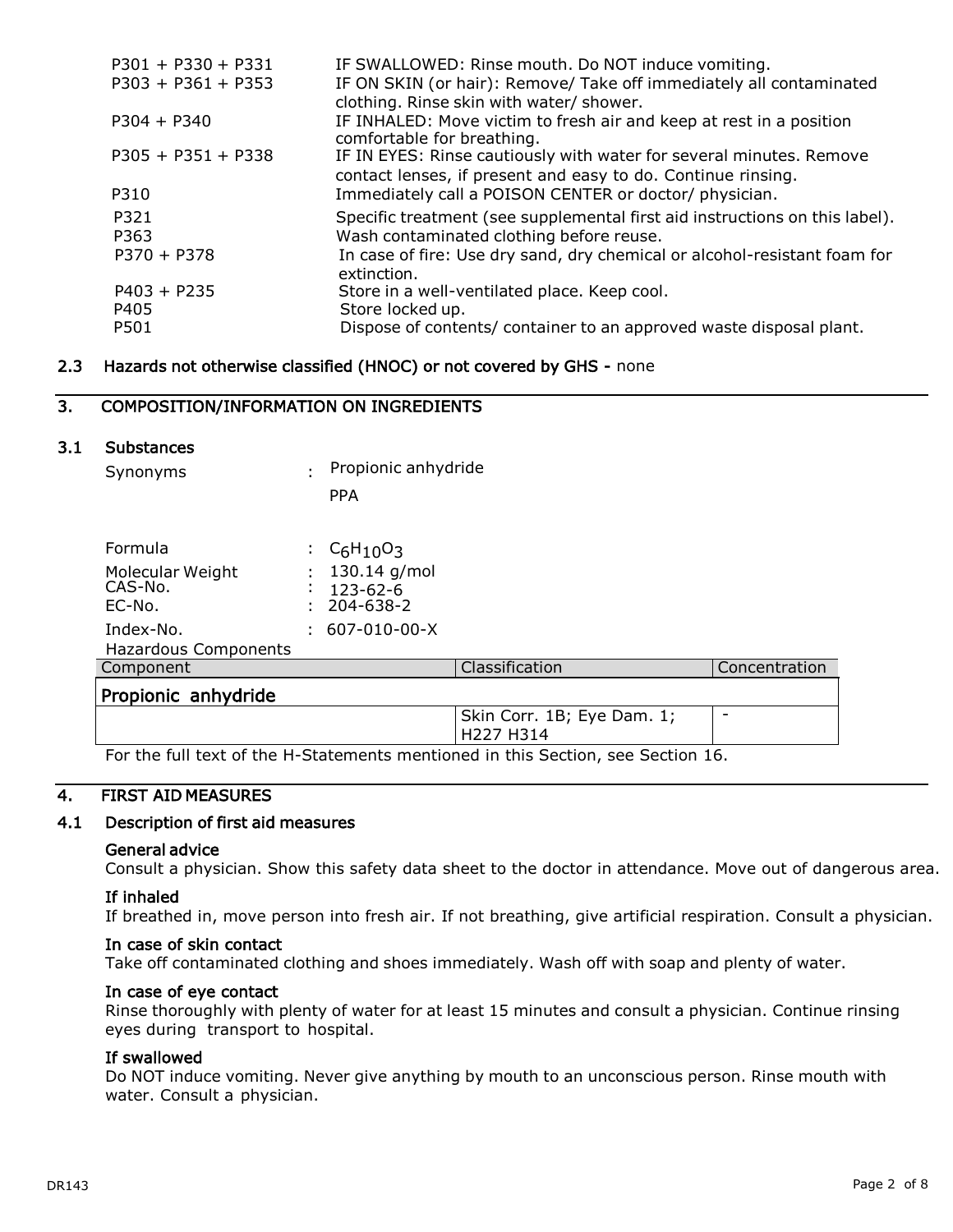# 4.2 Most important symptoms and effects, both acute and delayed

The most important known symptoms and effects are described in the labeling (see section 2.2) and/or in section 11.

4.3 Indication of any immediate medical attention and special treatment needed no data available

### 5. FIREFIGHTING MEASURES

### 5.1 Extinguishing media

Suitable extinguishing media Use water spray, alcohol-resistant foam, dry chemical or carbon dioxide.

5.2 Special hazards arising from the substance or mixture Carbon oxides, Hydrogen fluoride

### 5.3 Advice for firefighters

Wear self contained breathing apparatus for fire fighting if necessary.

### 5.4 Further information

Use water spray to cool unopened containers.

# 6. ACCIDENTAL RELEASE MEASURES

# 6.1 Personal precautions, protective equipment and emergency procedures

Use personal protective equipment. Avoid breathing vapors, mist or gas. Ensure adequate ventilation. Evacuate personnel to safe areas. For personal protection see section 8.

### 6.2 Environmental precautions

Prevent further leakage or spillage if safe to do so. Do not let product enter drains.

# 6.3 Methods and materials for containment and cleaning up Soak up with inert absorbent material and dispose of as hazardous waste. Keep in suitable, closed containers for disposal.

6.4 Reference to other sections

For disposal see section 13.

#### 7. HANDLING AND STORAGE

#### 7.1 Precautions for safe handling

Avoid inhalation of vapor or mist. Avoid contact with skin and eyes. Normal measures for preventive fire protection. For precautions see section 2.2.

#### 7.2 Conditions for safe storage, including any incompatibilities

Store in a well-ventilated, cool, dry place at room temperature (55-70 °F). Containers which are opened must be carefully resealed and kept upright to prevent leakage.

#### 7.3 Specific end use(s)

Apart from the uses mentioned in section 1.2 no other specific uses are stipulated.

# 8. EXPOSURE CONTROLS/PERSONAL PROTECTION

### 8.1 Control parameters

### Components with workplace control parameters

Contains no substances with occupational exposure limit values.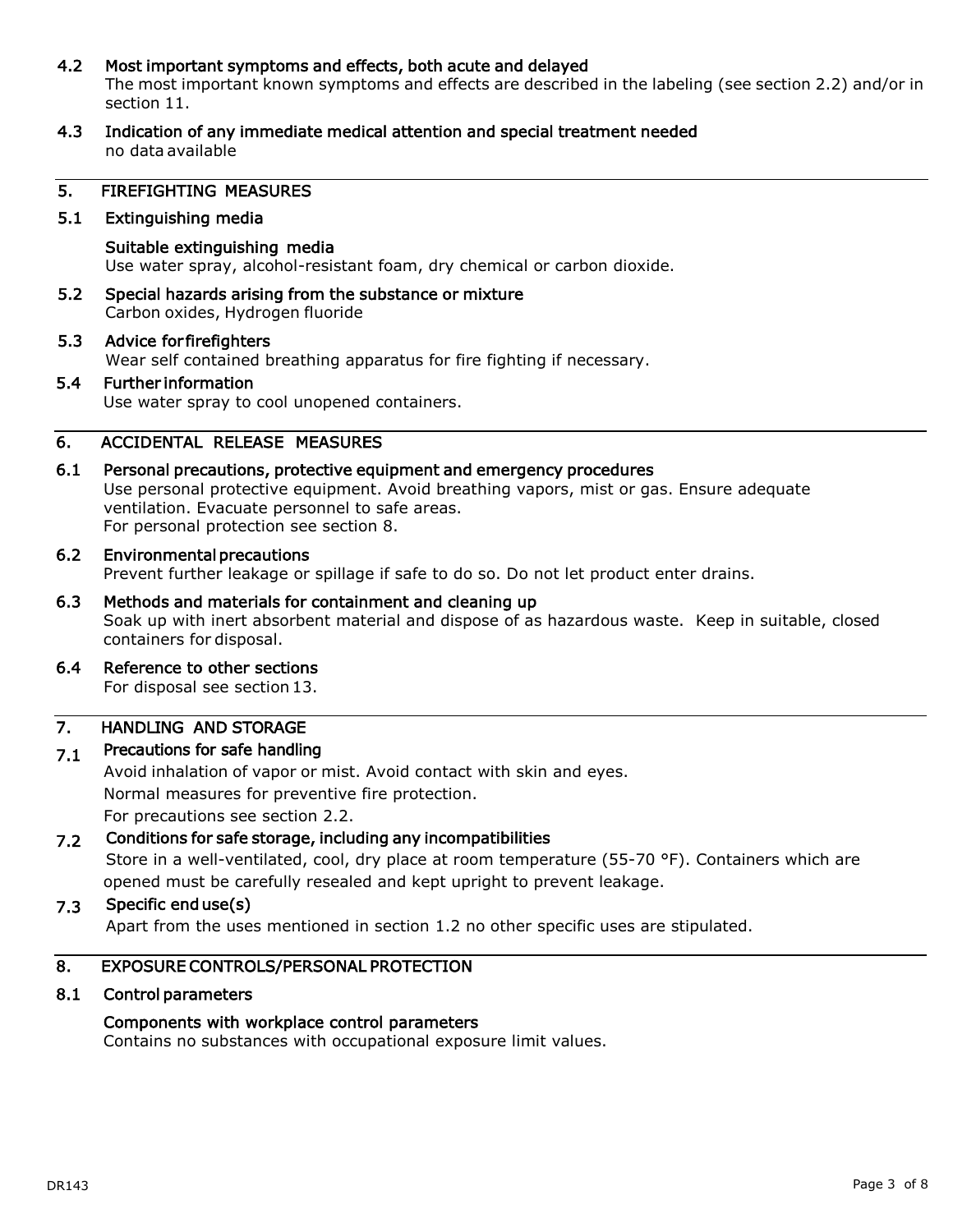# 8.2 Exposure controls

# Appropriate engineering controls

Handle in accordance with good industrial hygiene and safety practice. Wash hands before breaks and at the end of workday.

### Personal protective equipment

### Eye/face protection

Tightly fitting safety goggles. Face shield (8-inch minimum). Use equipment for eye protection tested and approved under appropriate government standards such as NIOSH (US) or EN 166(EU).

# Skin protection

Handle with gloves. Gloves must be inspected prior to use. Use proper glove removal technique (without touching glove's outer surface) to avoid skin contact with this product. Dispose of contaminated gloves after use in accordance with applicable laws and good laboratory practices. Wash and dry hands.

Full contact Material: butyl-rubber Minimum layer thickness: 0.3 mm Break through time: 480 min Material tested: Butoject® (KCL 897 / Aldrich Z677647, Size M)

Splash contact Material: Nitrile rubber Minimum layer thickness: 0.2 mm Break through time: 30 min Material tested: Dermatril® P (KCL 743 / Aldrich Z677388, Size M) data source: KCL GmbH, D-36124 Eichenzell, phone +49 (0)6659 87300, e-mail sales@kcl.de, test method: EN374

If used in solution, or mixed with other substances, and under conditions which differ from EN 374, contact the supplier of the CE approved gloves. This recommendation is advisory only and must be evaluated by an industrial hygienist and safety officer familiar with the specific situation of anticipated use by our customers. It should not be construed as offering an approval for any specific use scenario.

### Body protection

Complete suit protecting against chemicals. The type of protective equipment must be selected according to the concentration and amount of the dangerous substance at the specific workplace.

### Respiratory protection

Where risk assessment shows air-purifying respirators are appropriate use a full-face respirator with multi-purpose combination (US) or type ABEK (EN 14387) respirator cartridges as a backup to engineering controls. If the respirator is the sole means of protection, use a full-face supplied air respirator. Use respirators and components tested and approved under appropriate government standards such as NIOSH (US) or CEN (EU).

### Control of environmental exposure

Prevent further leakage or spillage if safe to do so. Do not let product enter drains.

# 9. PHYSICAL AND CHEMICAL PROPERTIES

# 9.1 Information on basic physical and chemical properties

a) Appearance

Color: Colorless

Form: liquid

- b) Odor Pungent
- c) Odor Threshold contract no data available no data available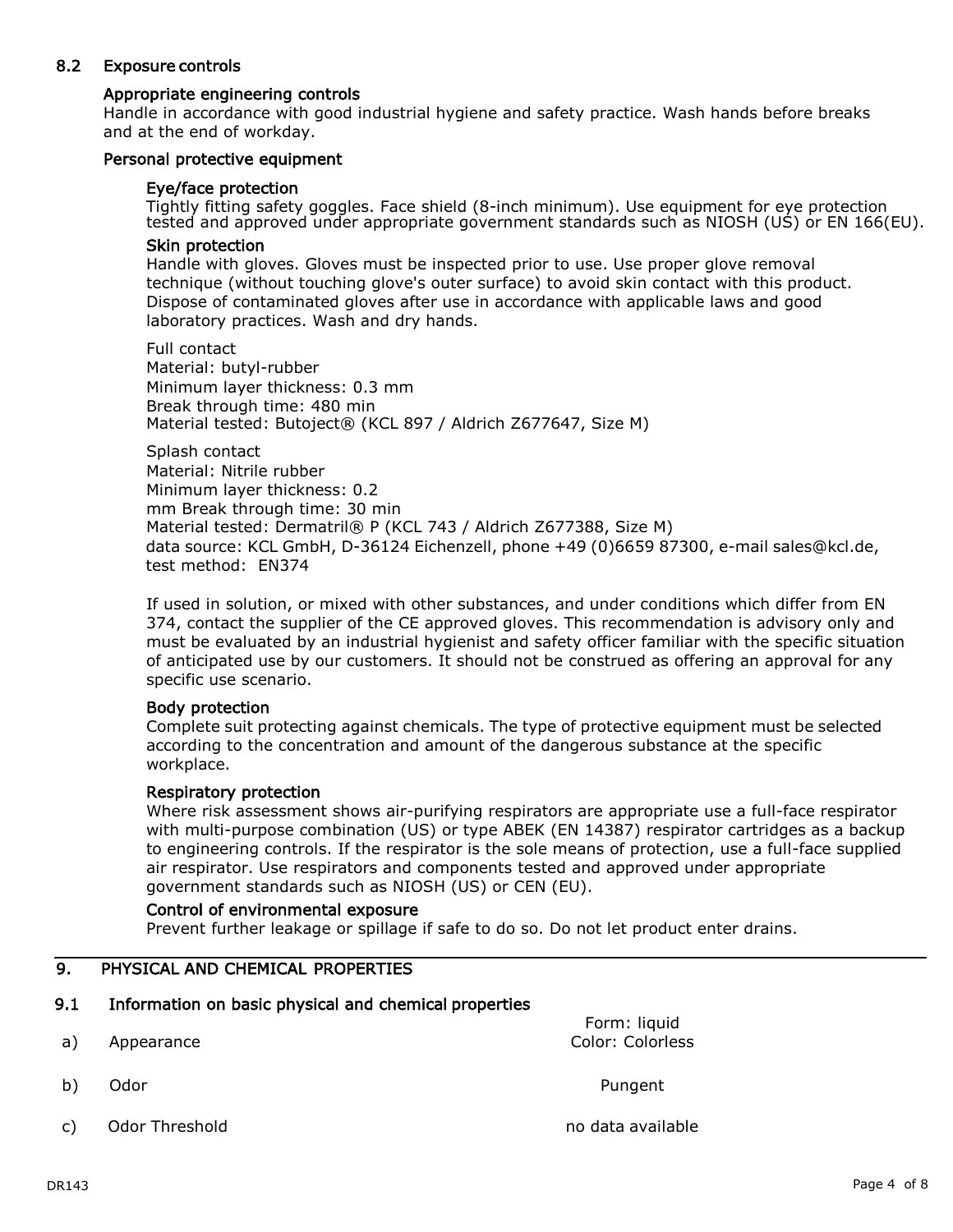| d)       | pH                                                                      | no data available                                                   |
|----------|-------------------------------------------------------------------------|---------------------------------------------------------------------|
| e)       | Melting point/freezing point                                            | Melting point/range -43°C (-45 °F) - lit.                           |
| f)       | Initial boiling point and boiling range                                 | 167 °C (333 °F) - lit.                                              |
| g)       | Flash point                                                             | 74 °C (165 °F) - lit.                                               |
| h)       | Evaporation rate                                                        | no data available                                                   |
| i)       | Flammability (solid, gas)                                               | no data available                                                   |
| j)       | Upper/lower flammability or explosive<br>limits                         | Upper explosion limit: 11.9 %(V)<br>Lower explosion limit: 1.48%(V) |
| k)       | Vapor pressure                                                          | 13 hPa (10 mmHg) at 57.7 °C (135.9 °F)                              |
| $\vert$  | Vapor density                                                           | $4.49 - (Air = 1.0)$                                                |
| m)       | Relative density                                                        | 1.015 g/cm3 at 25 °C (77 °F)                                        |
| n)       | Water solubility                                                        | Decomposes in contact with water.                                   |
| $\circ)$ | Partition coefficient: n- octanol/water                                 | no data available                                                   |
| p)       | Auto-ignition temperature                                               | 545 °C                                                              |
| q)       | Decomposition temperature                                               | no data available                                                   |
| r)       | Viscosity                                                               | no data available                                                   |
| s)       | <b>Explosive properties</b>                                             | no data available                                                   |
| t)       | Oxidizing properties                                                    | no data available                                                   |
| 9.2      | Other safety information<br>Surface tension<br>30 mN/m at 25 °C (77 °F) |                                                                     |
|          | Relative vapor density $4.49 - (Air = 1.0)$                             |                                                                     |

# 10. STABILITY AND REACTIVITY

- 10.1 Reactivity no data available
- 10.2 Chemical stability Stable under recommended storage conditions.
- 10.3 Possibility of hazardous reactions no data available
- 10.4 Conditions to avoid no data available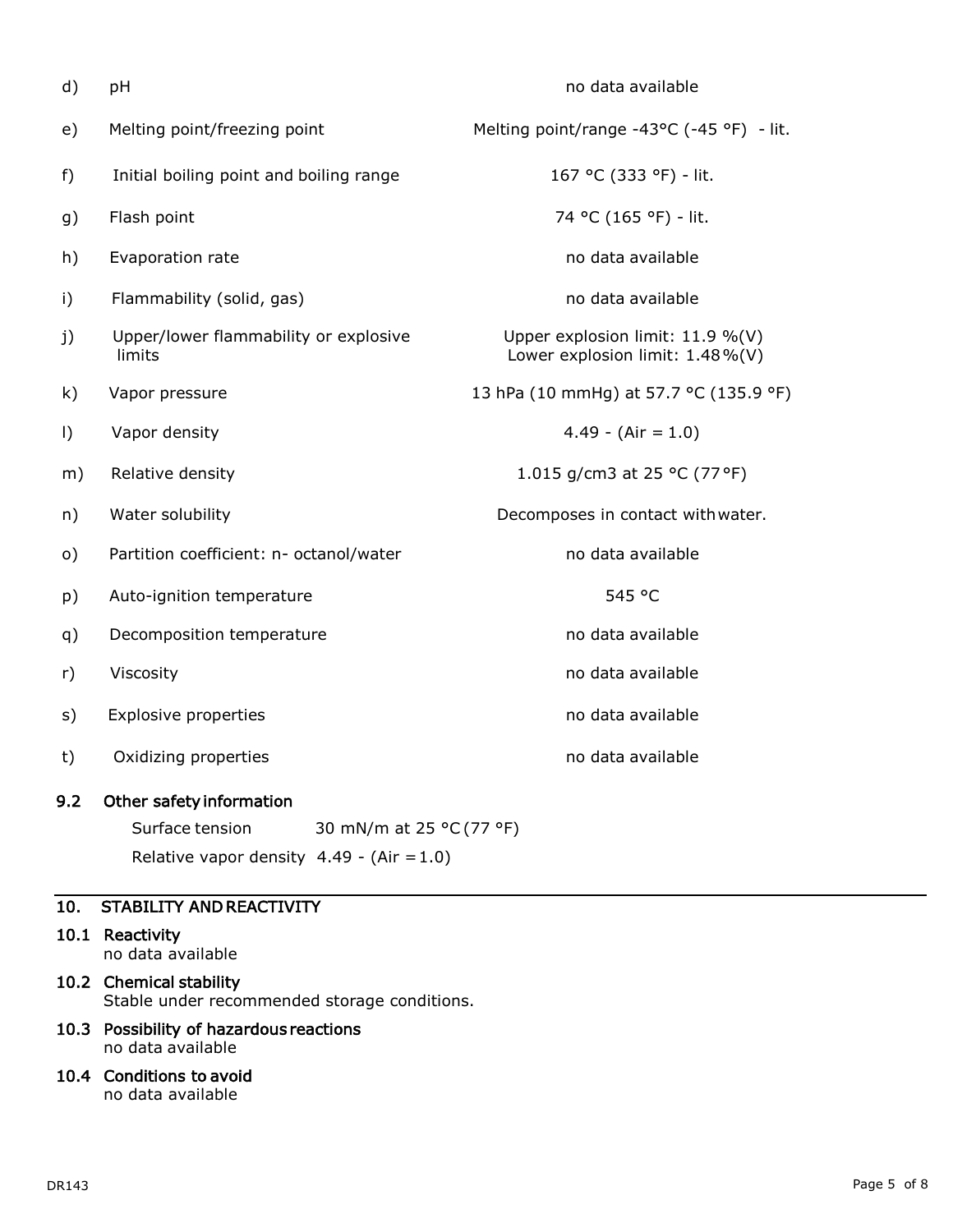# 10.5 Incompatible materials

Strong oxidizing agents, Alcohols

# 10.6 Hazardous decomposition products

Other decomposition products - no data available In the event of fire: see section 5

# 11. TOXICOLOGICAL INFORMATION

### 11.1 Information on toxicological effects

### Acute toxicity

LD50 Oral - rat - 2,360 mg/kg

Inhalation: no data available

LD50 Dermal - rabbit - 10,100 mg/kg

### Skin corrosion/irritation

no data available

### Serious eye damage/eye irritation

no data available

Classified according to Regulation (EU) 1272/2008, Annex VI (Table 3.1/3.2)

### Respiratory or skin sensitization

no data available

# Germ cell mutagenicity

no data available

### **Carcinogenicity**

- IARC: No component of this product present at levels greater than or equal to 0.1% is identified as probable, possible or confirmed human carcinogen byIARC.
- ACGIH: No component of this product present at levels greater than or equal to 0.1% is identified as a carcinogen or potential carcinogen by ACGIH.
- NTP: No component of this product present at levels greater than or equal to 0.1% is identified as a known or anticipated carcinogen by NTP.
- OSHA: No component of this product present at levels greater than or equal to 0.1% is identified as a carcinogen or potential carcinogen by OSHA.

## Reproductive toxicity

no data available

Specific target organ toxicity - single exposure

no data available

Specific target organ toxicity - repeated exposure no data available

# Aspiration hazard

no data available

### Additional Information

RTECS: UF9100000

Material is extremely destructive to tissue of the mucous membranes and upper respiratory tract, eyes, and skin. Cough, shortness of breath, headache, nausea.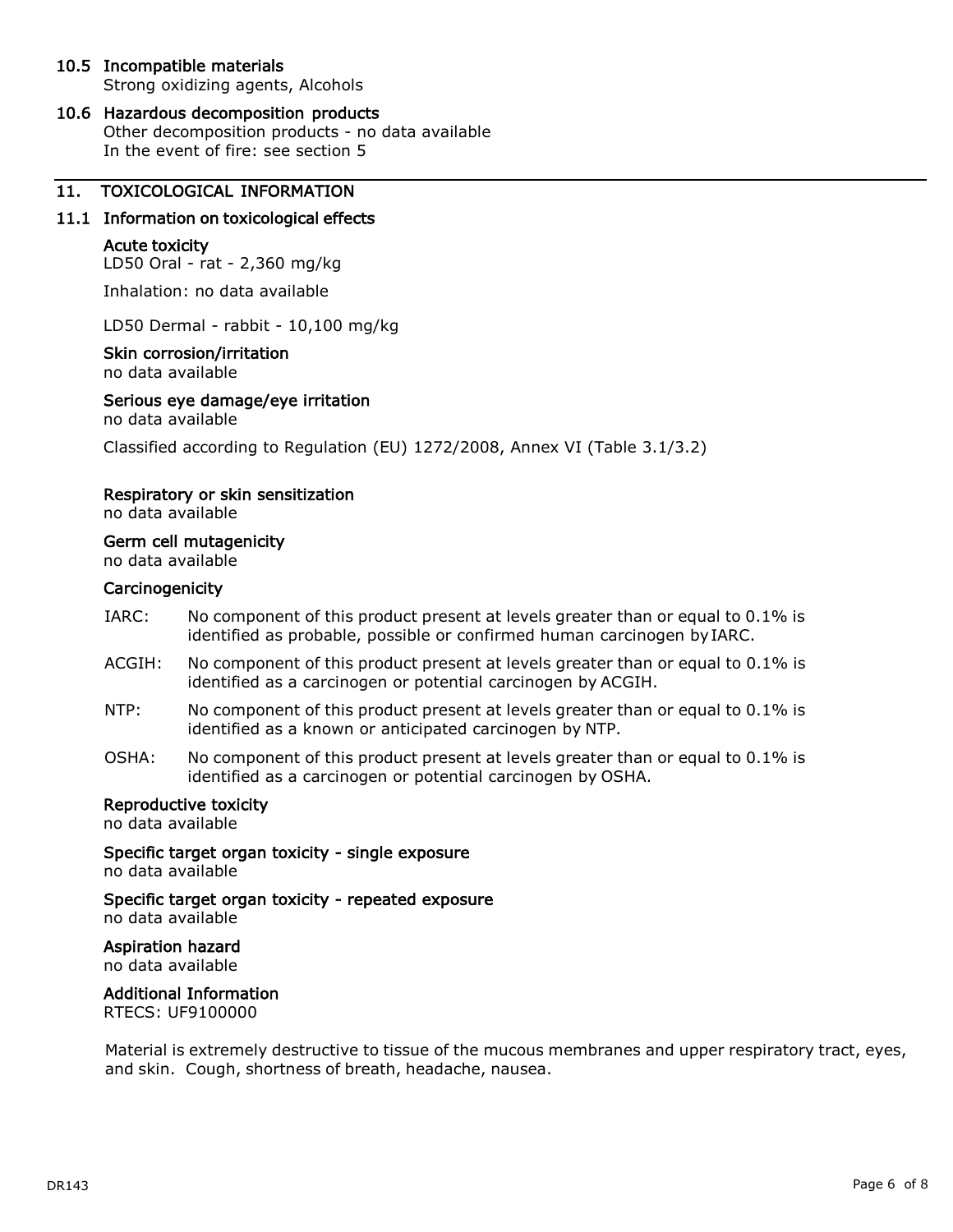# 12. ECOLOGICAL INFORMATION

### 12.1 Toxicity

no data available

- 12.2 Persistence and degradability Biodegradability Result: - Readily biodegradable.
- 12.3 Bioaccumulative potential Does not bioaccumulate.

### 12.4 Mobility in soil

no data available

### 12.5 Results of PBT and vPvB assessment

PBT/vPvB assessment not available as chemical safety assessment not required/not conducted

### 12.6 Other adverse effects

no data available

# 13. DISPOSAL CONSIDERATIONS

### 13.1 Waste treatment methods

### Product

Offer surplus and non-recyclable solutions to a licensed disposal company. Contact a licensed professional waste disposal service to dispose of this material. Dissolve or mix the material with a combustible solvent and burn in a chemical incinerator equipped with an afterburner and scrubber.

#### Contaminated packaging

Dispose of as unused product.

## 14. TRANSPORT INFORMATION

### DOT (US)

UN number: 2496 Class: 8 Packing group: III Proper shipping name: Propionic anhydride Marine pollutant: No Poison Inhalation Hazard: No

### IMDG

UN number: 2496 Class: 8 Packing group: III EMS-No: F-A, S-B Proper shipping name: Propionic anhydride Marine pollutant: No

### IATA

UN number: 2496 Class: 8 Packing group: III Proper shipping name: Propionic anhydride

# 15. REGULATORY INFORMATION

### SARA 302 Components

SARA 302: No chemicals in this material are subject to the reporting requirements of SARA Title III, Section 302.

# SARA 313 Components

SARA 313: This material does not contain any chemical components with known CAS numbers that exceed the threshold (De Minimis) reporting levels established by SARA Title III, Section 313.

### SARA 311/312 Hazards

Acute Health Hazard